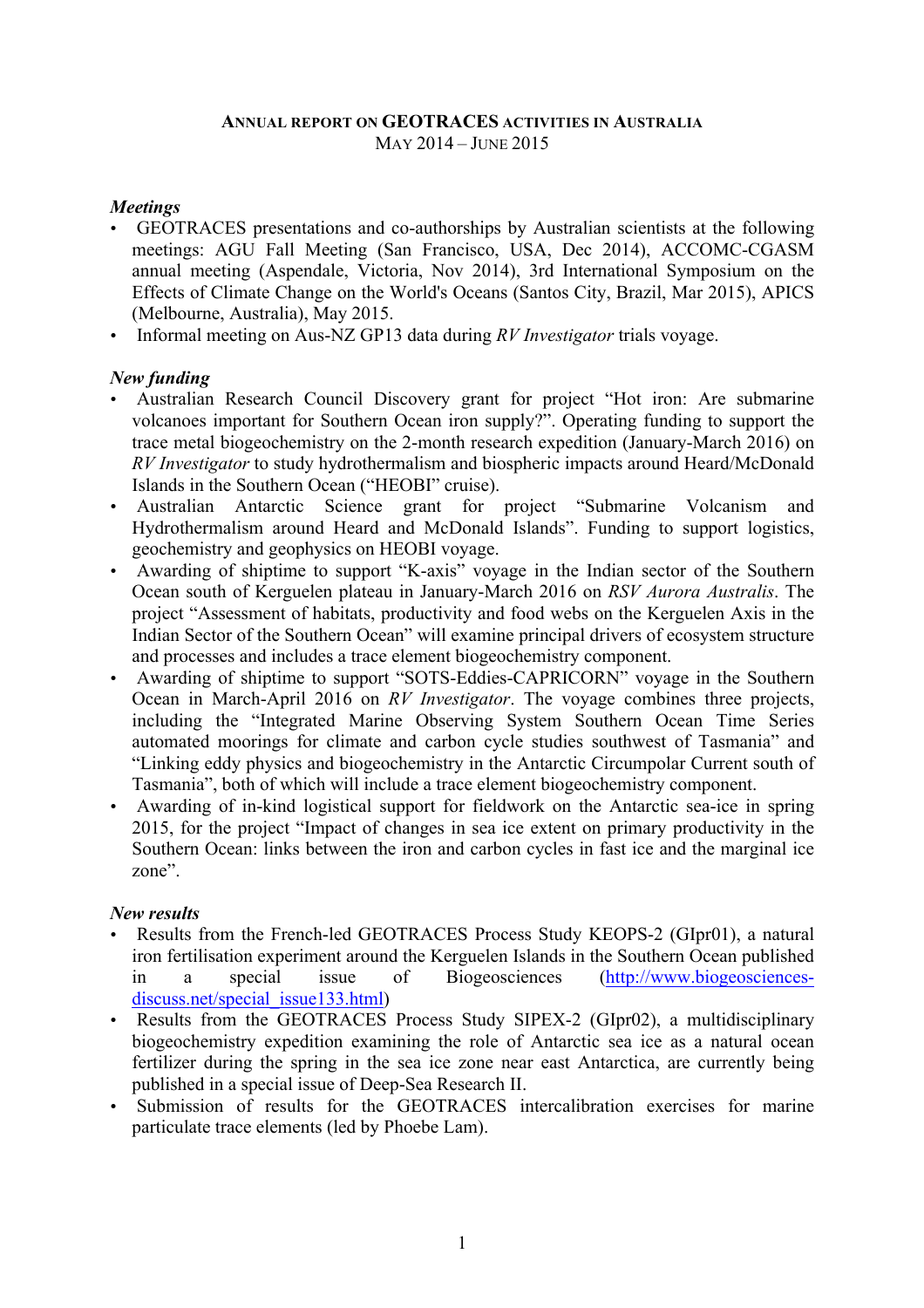#### *New projects (two examples)*

- PROJECT 1: Tasman Sea biological response to dust storm events during the austral spring of 2009 (Gabric et al., 2015). We investigated various field, model and satellite data on atmospheric dust loading and chlorophyll levels in the Tasman Sea to explore the connection between the spring dust storm season of 2009, and the ecosystem response of the Tasman Sea. We used a high resolution dust transport model to simulate dust deposition to the ocean surface, which indicates significant, albeit episodic deposition which was enhanced by widespread precipitation, especially during the late September ('Red Dawn') and mid-October events. These events promoted large scale phytoplankton blooms in the Tasman, with chlorophyll-a values well above their springtime climatological averages. These results are noteworthy as this is the first report of a significant biological response to dust-derived nutrient addition in the Tasman Sea, with previous studies finding no response.
- PROJECT 2: Trace metal aerosol sampling to investigate inputs to Australian and Antarctic waters. A series of trace metal clean aerosol samplers have been established at various land based sites across Australia and also on the new Australian research vessel Investigator since 2013. This includes locations at: (1) Gunn Point Tropical Atmospheric Research Station (Northern Territory) to investigate the solubility of biomass burning derived aerosol iron to tropical waters as part of the 'Savannah Early-Late Dry Season Fire Experiment'. (2) Cape Grim Baseline Air Pollution Station (Tasmania) to investigate soluble iron inputs to the Southern Ocean using sector control to sample only 'baseline air'. (3) Gingin Gravity Discovery Centre (Western Australia) to investigate dust delivery into the southeast Indian Ocean from the dry arid regions of WA. (4) Onboard the *RV Investigator* in waters south of Tasmania, Australia to investigator dust delivery to the open Southern Ocean.

## *Cruises*

- No GEOTRACES cruises took place in the reporting period.
- Four expeditions outlined above are planned for the next 12 months, including 3 to be proposed as GEOTRACES Process Studies. GEOTRACES researchers in Australia are heavily committed to these process studies in the Southern Ocean. This, combined with a current shortage of 'GEOTRACES researchers' nationally, limits our ability to lead GEOTRACES full sections at this time.

#### *Other activities*

The commissioning of the new Australian oceanographic research vessel Investigator has been completed. The ship has improved facilities to undertake GEOTRACES science. A dedicated "Trace metals and micronutrients" trials voyage took place in April 2015, where new a clean container, a trace metal clean rosette (TMR), 6 in situ pumps (ISP), an aerosol sampling system, and a clean underway sampling system were tested.

#### *New publications* (involving Australian GEOTRACES researchers)

- Gabric AJ, Cropp R, McTainsh G, Butler H, Johnston B, O'Loingsigh T, Dien Van Tran, 2015. Tasman Sea biological response to dust storm events during the austral spring of 2009. Marine and Freshwater Research, in press.
- Chase Z., McManus J, Mix A.C., Muratli J., 2014. Southern-ocean and glaciogenic nutrients control diatom export production on the Chile margin. Quaternary Science Reviews 99, 135-145